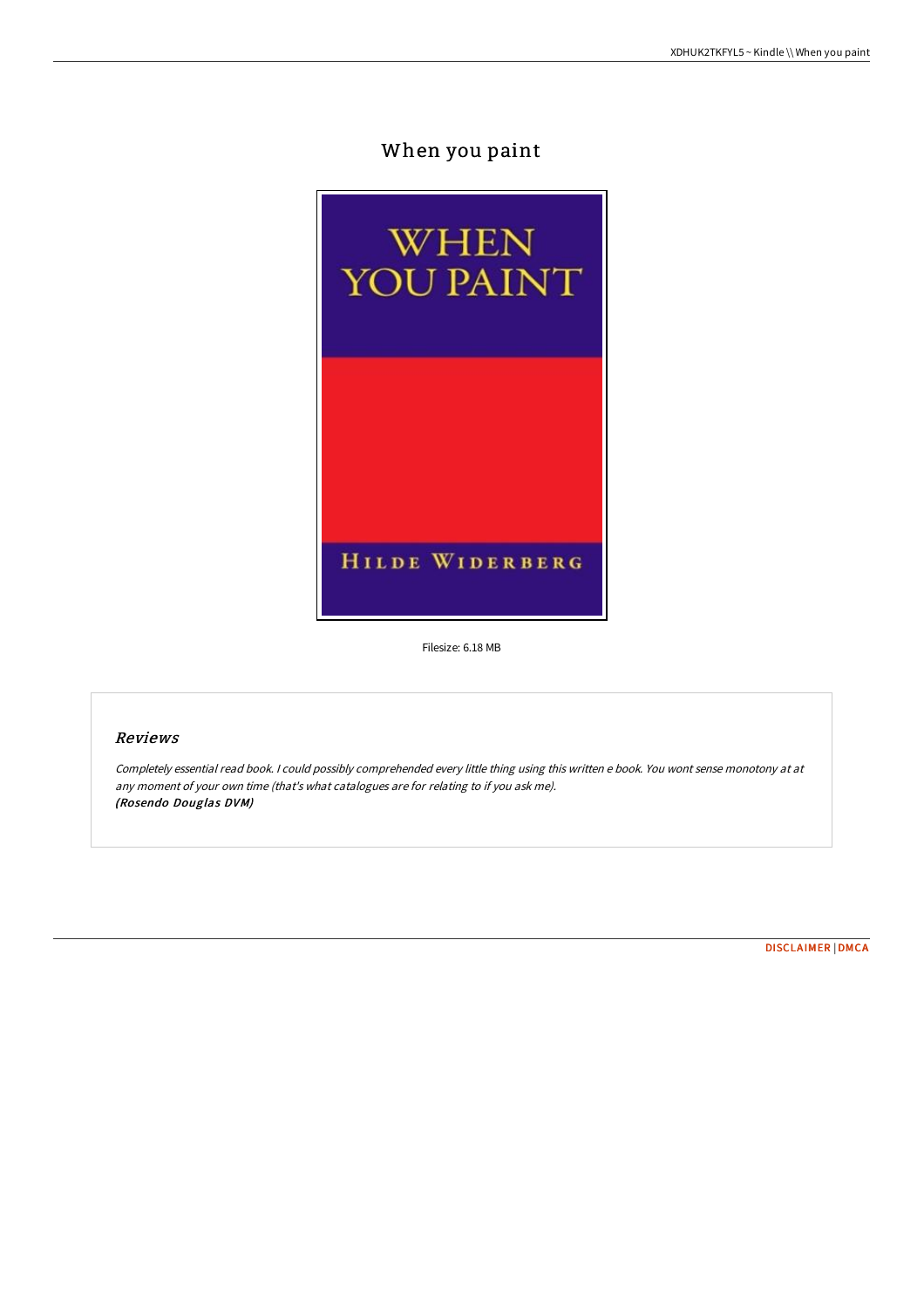## WHEN YOU PAINT



CreateSpace Independent Publishing Platform. Paperback. Condition: New. This item is printed on demand. 82 pages. Dimensions: 9.0in. x 6.0in. x 0.2in.This book is a tribute to my mother, who died in 2006, and her brother, who is a successful Norwegian artist. It shows the impact of their upbringing together on his art and on their lives. Colorful paintings, poems and family secrets. The efficiency of treatment interventions for post traumatic disorder in children have not been researched upon extensively. Linda Chapman and fellow psychologists have, however, researched the effectiveness of art therapy on pediatric trauma patients. Early in the research, analysis showed that there were no significant reductions in PTSD (post traumatic stress disorder) symptoms between the patients and the control group. However, acute stress disorder symptoms were reduced for the children who received the art therapy intervention. A 2009 study of prison inmates done by David Gussak discovered that art therapy aided in the improvement of mood within prison inmates. It is believed that prison inmates experience an external locus of control and as such feel they do not control their lives and subsequently experience a higher instance of depression and overall poor mood. Art therapy however was proven by David Gussak to assist inmates to shift their locus of control from an external to internal and thus allow inmates to feel they had some control over themselves. This feeling of control led to improvement of mood and the associated depression within the inmate population. It should be noted that art therapy was found by Gussak to be more helpful in improving the mood of female inmates than male inmates, this however is not necessarily a completely conclusive result and requires further study. The term Art Brut was first coined by French artist Jean Dubuffet to describe art created...

B Read When you paint [Online](http://www.bookdirs.com/when-you-paint.html)  $\overline{\mathbf{m}}$ [Download](http://www.bookdirs.com/when-you-paint.html) PDF When you paint